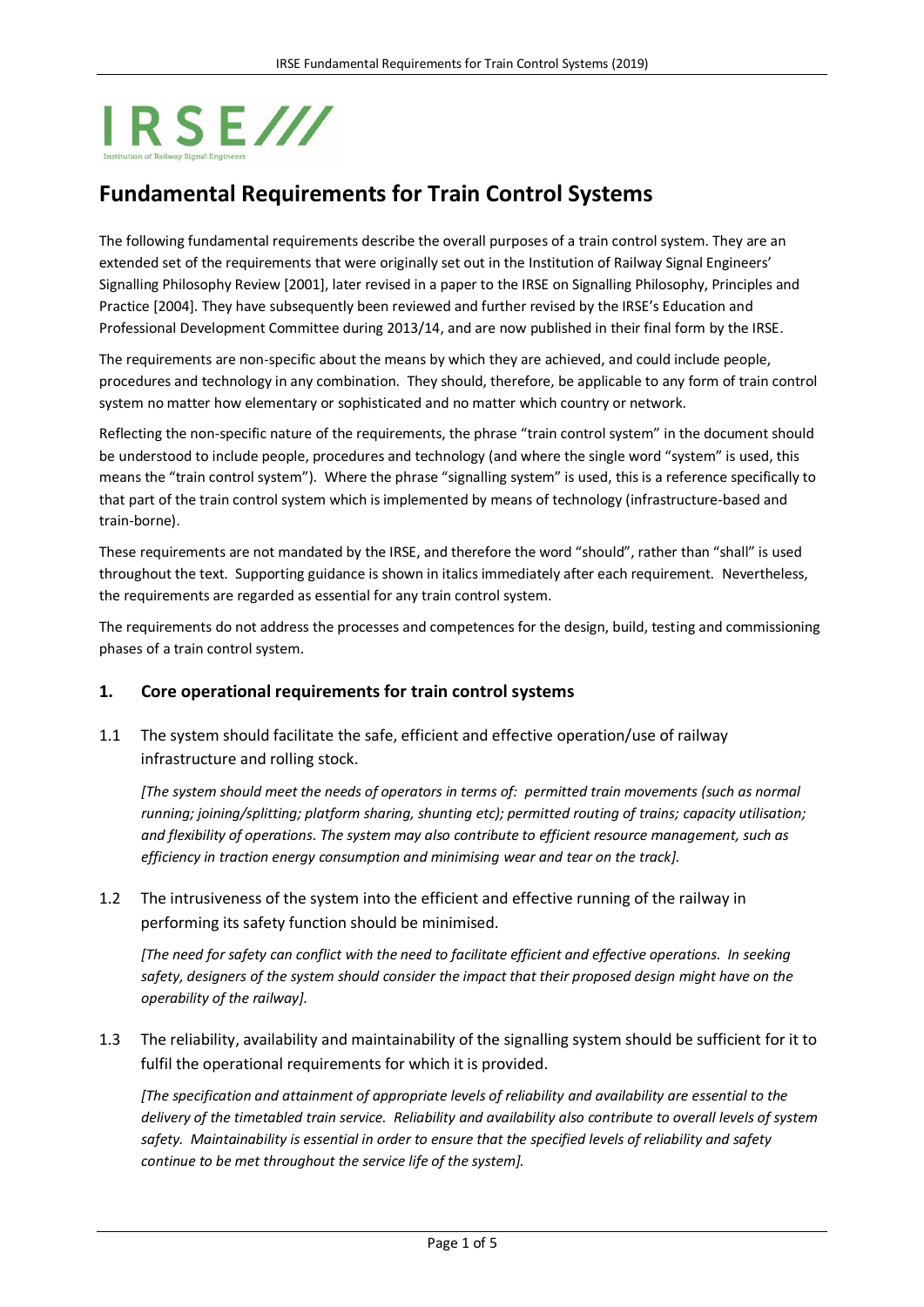1.4 "Degraded mode" facilities should be provided to enable trains to move when elements of the signalling system have failed.

*[Human intervention as a means of safely controlling train movements under failure conditions (e.g. signallers authorising trains to pass signals at danger, manual on-site operation of points) entails significantly higher risk and is therefore not the preferred means of meeting this requirement.* 

*[Transitions to degraded modes of operation should be handled in a way that minimises risk, and may include "graceful degradation" as a means of facilitating this. Likewise, the arrangements for transitioning back to normal operation should also facilitate safe and timely recovery].*

### **2. Core functional safety requirements for train control systems**

- 2.1 Before a train is given authority to move along a section of line:
	- a) the section of line should be proved to be secure (to prevent derailment and to avoid conflict with movement authorities given for other trains), and
	- b) the section of line should be proved to be clear of other traffic (to prevent collision), except in circumstances where a train is permitted to enter an occupied section of line.

*[The term "secure" refers to a limited set of safety requirements, primarily relating to the position and locking of points, and the routing of other trains. Signalling systems do not usually, for instance, prove that the line is clear of obstructions, or that the gauge is correct and the track is physically stable].*

*[The circumstances for movements onto occupied lines may include platform sharing, coupling of trains, permissive working, and shunting].*

*[Where the train is stationary at a station, depot or siding, duties such as train preparation, loading, unloading, closing doors etc, must also be completed before the train is moved. However, these activities are not normally regarded as part of the functionality of the train control system].*

- 2.2 After authority to move along a section of the line has been given, the security of the line should be maintained for the movement until:
	- a) the complete train has passed clear of the section of line, or
	- b) the authority has been rescinded and the train has come to a stand as a consequence, or
	- c) the authority has been rescinded (and this information has been communicated to the train) and the train has sufficient space to come to a stand safely before the start of the section of line over which authority to move had been given.

*[This requirement does not exclude the possibility of sectional route release, whereby parts of a section of line are released progressively when the train has passed clear, facilitating earlier setting of other routes].*

2.3 The train driver (or automatic train operation sub-system [ATO]) should be provided / equipped with unambiguous, consistent and timely information that enables safe control of the train.

*[The train may be operated by a driver, but this requirement also includes the possibility of the train being driven by an ATO sub-system, either with or without a driver present].*

*[This covers the requirement to give the driver (or the ATO sub-system) proceed/stop information; the provision of warning information regarding the approach to the end of the movement authority or a section of lower speed line, to enable the train to brake safely; the provision of speed, routing, gradient, braking capability information etc].*

*[Data entry sub-systems on board the train which are used by the driver to set parameters relevant to the safe operation of the train control system are also within the scope of this requirement].*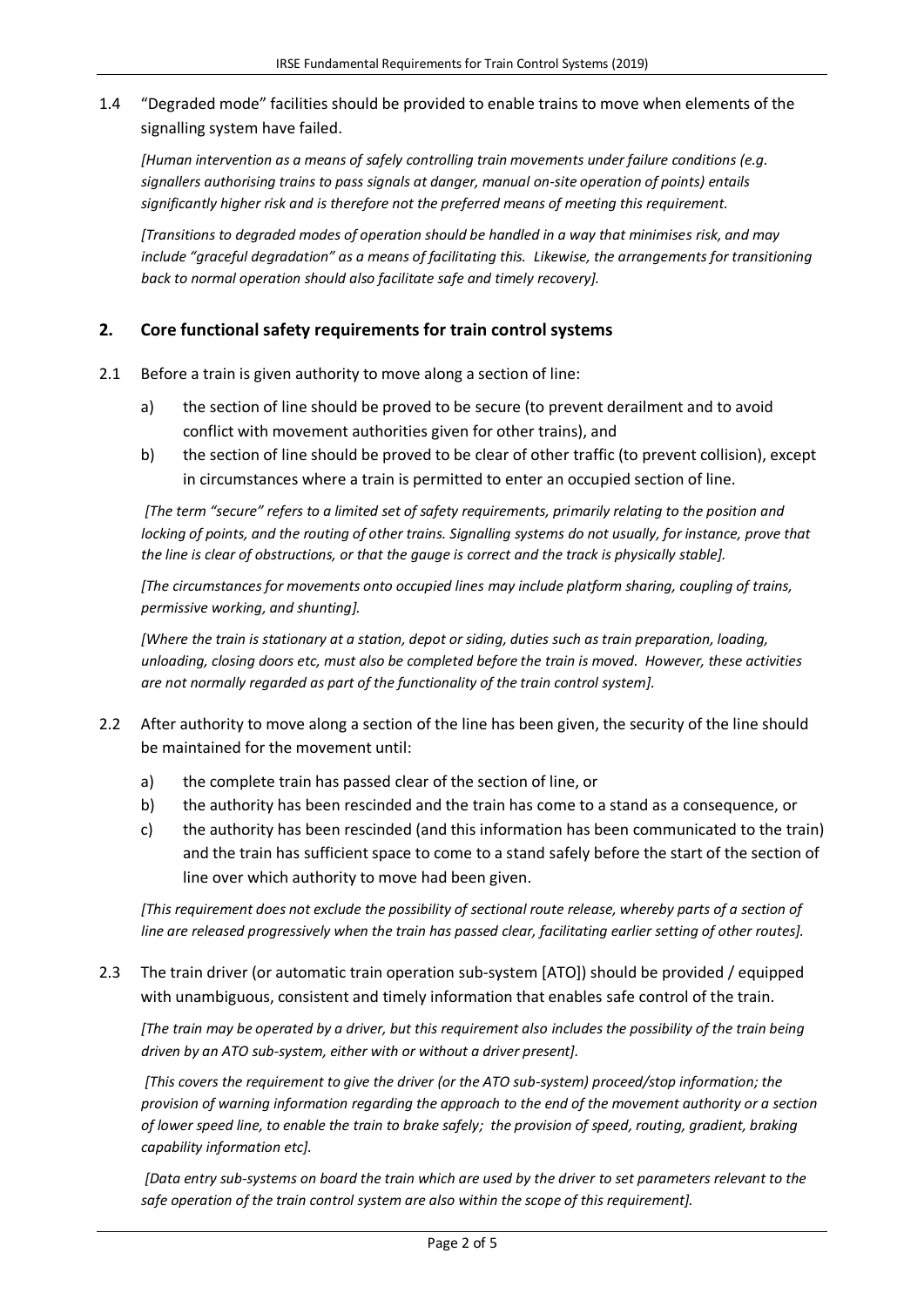2.4 Sufficient space should be provided between following trains to allow each train to brake to a stand safely.

*[The space between following trains is usually calculated on the assumption that the train ahead is stationary].*

- 2.5 Controls should be in place to prevent and/or mitigate the consequences of:
	- a) trains passing the end point of their movement authority; and
	- b) trains exceeding the maximum permitted speed and;
	- c) trains (and individual vehicles) moving without authorisation.

*[Technical solutions may include overlaps, train protection/warning systems, flank protection, approach control/release of signals, etc. It also includes other measures, e.g. train driving and stabling procedures, driver competence, provision of information to drivers, prevention of unauthorised access to driving cabs, etc.]*

2.6 Protection should be provided for the public and trains at level crossings.

*[Not all level crossings are necessarily protected by the signalling system itself; in simple cases an independent means of protection may be provided].*

2.7 The means should be provided for protecting trains, worksites and workers during engineering work.

*[All types of engineering work are included within this requirement, whether or not they affect the train control system itself].*

*[This should include facilities for: controlling the access of trains to sections of line where work is taking place or where safety has been reduced as a result of engineering work; ensuring that the section of line is clear of obstructions (engineering vehicles etc) when work is complete and before trains are allowed to run over it; restricting the speed of trains to help protect track workers or because of the condition of the track; and warning trackside workers of the approach of trains].*

2.8 The signaller should be provided with unambiguous, consistent and timely information, and suitable control facilities, to enable the safe authorisation of train movements.

*[This includes the information required under failure and degraded mode conditions, so far as possible, as well as normal operations. The requirement also includes ancillary information systems such as train describers, critical fault alarms and data entry systems, upon which the signaller depends. The term signaller also includes other personnel who may have responsibility for authorising train movements].*

*[This requirement is not intended to preclude the possibility of automation of some of the functions traditionally performed by a signaller, e.g. with automatic route setting and conflict resolution].*

2.9 The system should have facilities for communication between signallers and others.

*[This includes not only driver-signaller communication, but also communication, for example, between signallers in neighbouring control centres, and between signallers and emergency services. The nature of the communications systems should be appropriate for the purposes to which they are to be put, for both normal operations and failure/degraded mode situations].*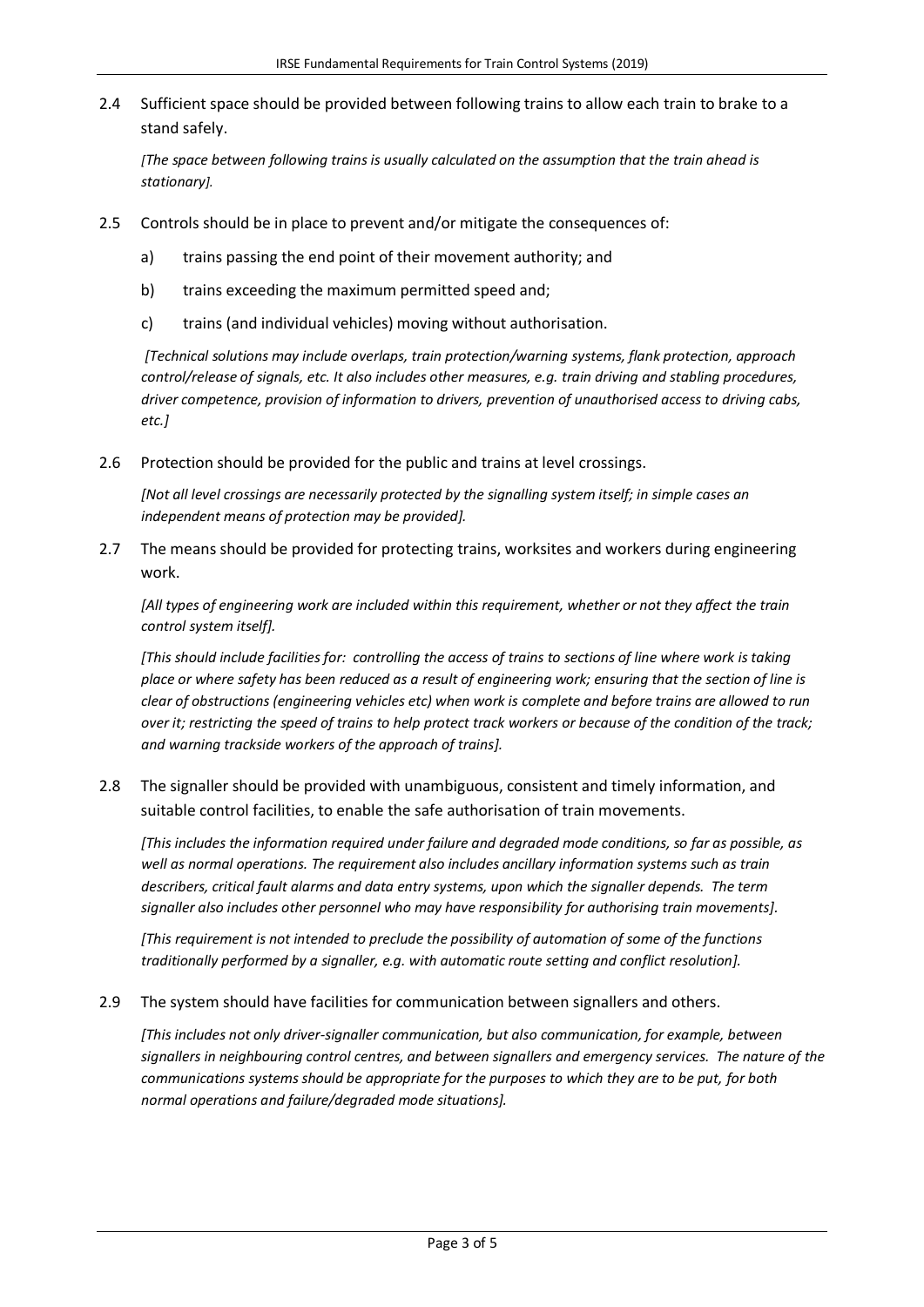2.10 The means should be provided for preventing trains from being routed onto a line with which they are not compatible.

*[Situations where this requirement applies includes incompatibilities of gauge between track and train, incompatible traction supply systems for the train, and incompatible train-borne train control sub-systems. It may also include restrictions on access to tunnels for certain types of trains, or restrictions on specific train types being permitted on sections of line at the same time, such as hazardous freight and passenger trains].*

2.11 Facilities should be provided to instruct a train to stop in an emergency.

*[This requirement could be met by facilities within the signalling system itself to enable a movement authority to be withdrawn, or by the use of an alternative/independent means such as radio communication with the driver].* 

*[The speed and reliability with which a message can be given to a train to stop needs to be commensurate with the risks associated with the emergency. Account should also be taken of the risks of stopping trains in unsuitable locations].*

#### **3. Essential supporting safety requirements for train control systems**

3.1 The level of safety performance of the system should meet specified targets.

*[Targets should be commensurate with, or better than, levels of safety performance of comparable systems already in service, meet the reasonable expectations of users, and comply with legal requirements].*

3.2 The signalling system and the associated operating rules should be compatible with each other.

*[The signalling system, the associated operating rules and the users/operators together constitute the wider train control system, as defined in the introduction to this document. The compatibility and completeness of these elements of the train control system is essential for the safe operation of the railway under normal, degraded and emergency conditions].*

3.3 The human factors associated with the safe use/operation of the system should be taken into account in the specification and design of the system.

*[Even though the system may be highly automated, there always be a measure of dependence on human interaction, for instance during degraded mode operation or during maintenance. Appropriate allocation of functions between the signalling system and operators, and designing the overall train control system to make it easy for operators and maintainers to perform their actions safely, is vital].*

3.4 In the event of a failure of the signalling system, it should remain in, or revert to, a state which preserves the safety of trains.

*[Modern signalling systems usually revert to a safe state, such as signals automatically restoring to danger, although this may not always be necessary or desirable, and indeed mechanical signalling systems do not generally do this].*

*[In addition, failures and faults in the signalling system should so far as possible be self-revealing to operators and maintainers, both to aid prompt and safe rectification, and to avoid situations where a fault is latent (hidden) and does not reveal itself until some other event occurs].*